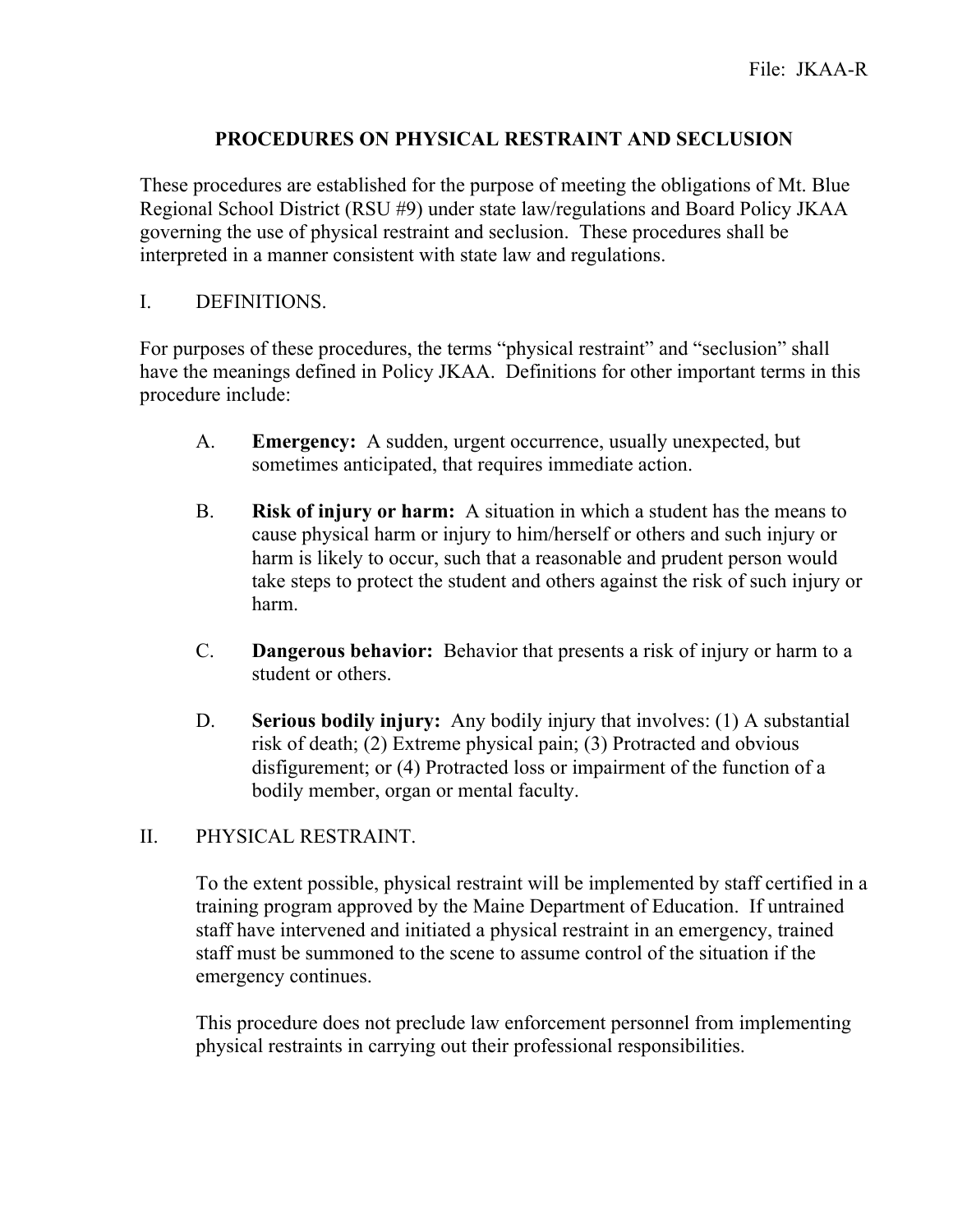### **A. Permitted Uses of Physical Restraint**

- 1. Physical restraint may be used only as an emergency intervention when the behavior of a student presents a risk of injury or harm to the student or others, and only after other less intrusive interventions have failed or been deemed inappropriate.
- 2. Physical restraint may be used to move a student only if the need for movement outweighs the risk involved in such movement.
- 3. Prescribed medications, harnesses, and other assistive or protective devices may be used as permitted by Rule Chapter 33.
- 4. Parents may be requested to provide assistance at any time.

### **B. Prohibited Forms and Uses of Physical Restraint**

- 1. Physical restraint used for punitive purposes; as a therapeutic or educational intervention; for staff convenience; or to control challenging behavior.
- 2. Physical restraint used to prevent property destruction or disruption of the environment in the absence of a risk of injury or harm.
- 3. Physical restraint that restricts the free movement of a student's diaphragm or chest, or that restricts the airway so as to interrupt normal breathing or speech (restraint-related asphyxia).
- 4. Physical restraint that relies on pain for control, including but not limited to joint hyperextension, excessive force, unsupported takedowns (e.g., tackles), the use of any physical structure (e.g., wall, railing or post), punching and hitting.
- 5. Aversive procedures and mechanical and chemical restraints.
	- a. Aversive procedures are defined as the use of a substance or stimulus, intended to modify behavior, which the person administering it knows or should know is likely to cause physical and/or emotional trauma to a student, even when the substance or stimulus appears to be pleasant or neutral to others. Such substances and stimuli include but are not limited to infliction of bodily pain (e.g., hitting, pinching, slapping); water spray; noxious fumes; extreme physical exercise; costumes or signs.
	- b. Mechanical restraints are defined as any item worn by or placed on the student to limit behavior or movement and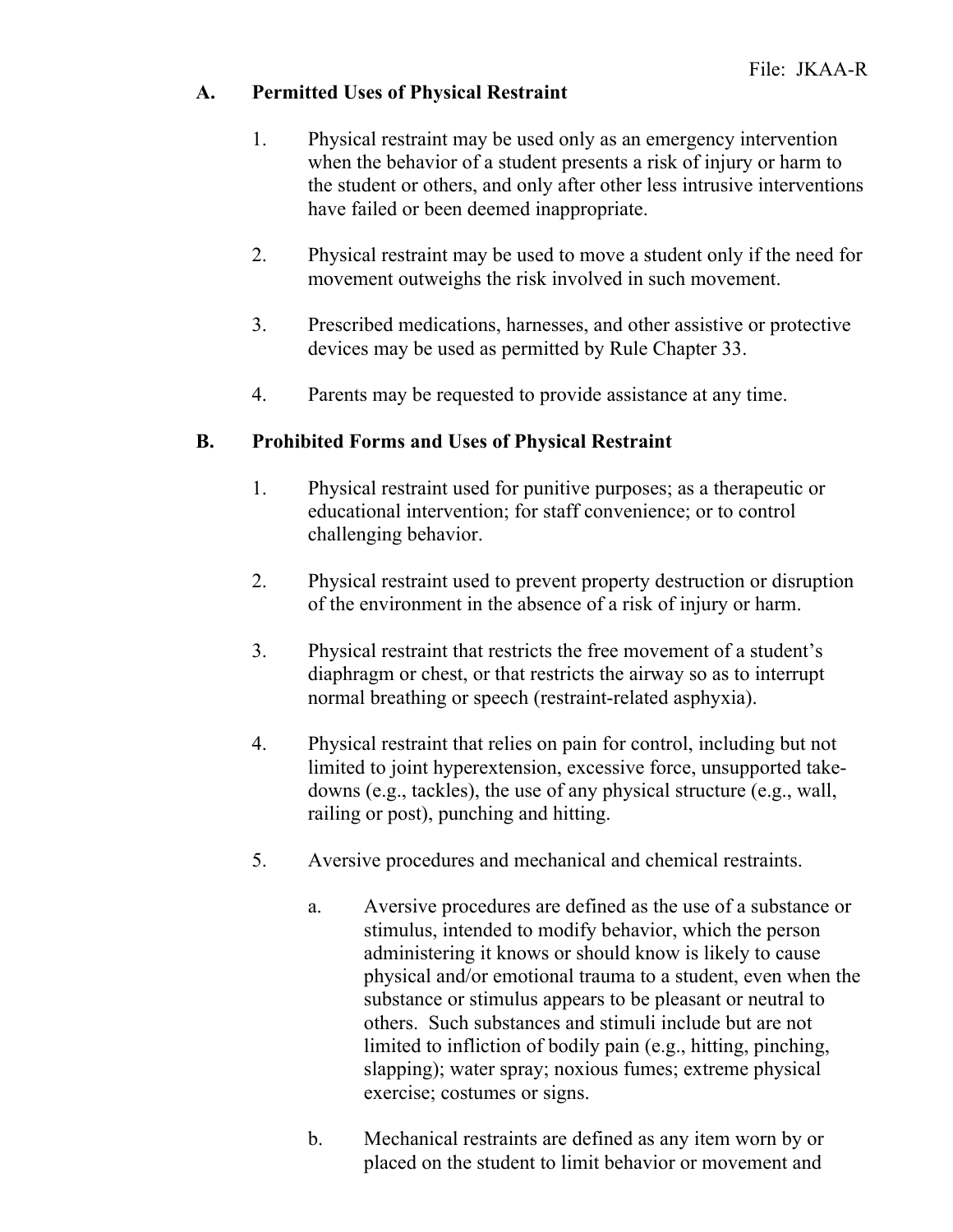File: JKAA-R which cannot be removed by the student. Prescribed assistive devices are not considered mechanical restraints when used as prescribed and their use is supervised by qualified and trained individuals in accordance with professional standards.

c. Chemical restraints are defined as the use of medication, including those administered PRN (as needed), given involuntarily to control student behavior. Prescribed medications are not considered chemical restraints when administered by a health care provider in accordance with a student's health care plan.

# **C. Monitoring Students in Physical Restraint**

- 1. At least two adults must be present at all times when physical restraint is used except when, for safety reasons, waiting for a second adult to arrive is precluded by the particular circumstances.
- 2. The student must be continuously monitored until he/she no longer presents a risk of injury or harm to him/herself or others.
- 3. If an injury occurs, applicable school policies and procedures should be followed.

# **D. Termination of Physical Restraint**

- 1. The staff involved in the use of physical restraint must continually assess for signs that the student is no longer presenting a risk of injury or harm to him/herself or others, and the emergency intervention must be discontinued as soon as possible.
	- a. The time a student is in physical restraint must be monitored and recorded.
	- b. If physical restraint continues for more than ten (10) minutes, an administrator/designee shall determine whether continued physical restraint is warranted, and shall continue to monitor the status of the physical restraint every ten (10) minutes until the restraint is terminated.
	- c. If attempts to release a student from physical restraint have been unsuccessful and the student continues to present behaviors that create a risk of injury or harm to him/herself or others, then staff may request additional assistance from other school staff, parents, medical providers, or other appropriate persons or organizations.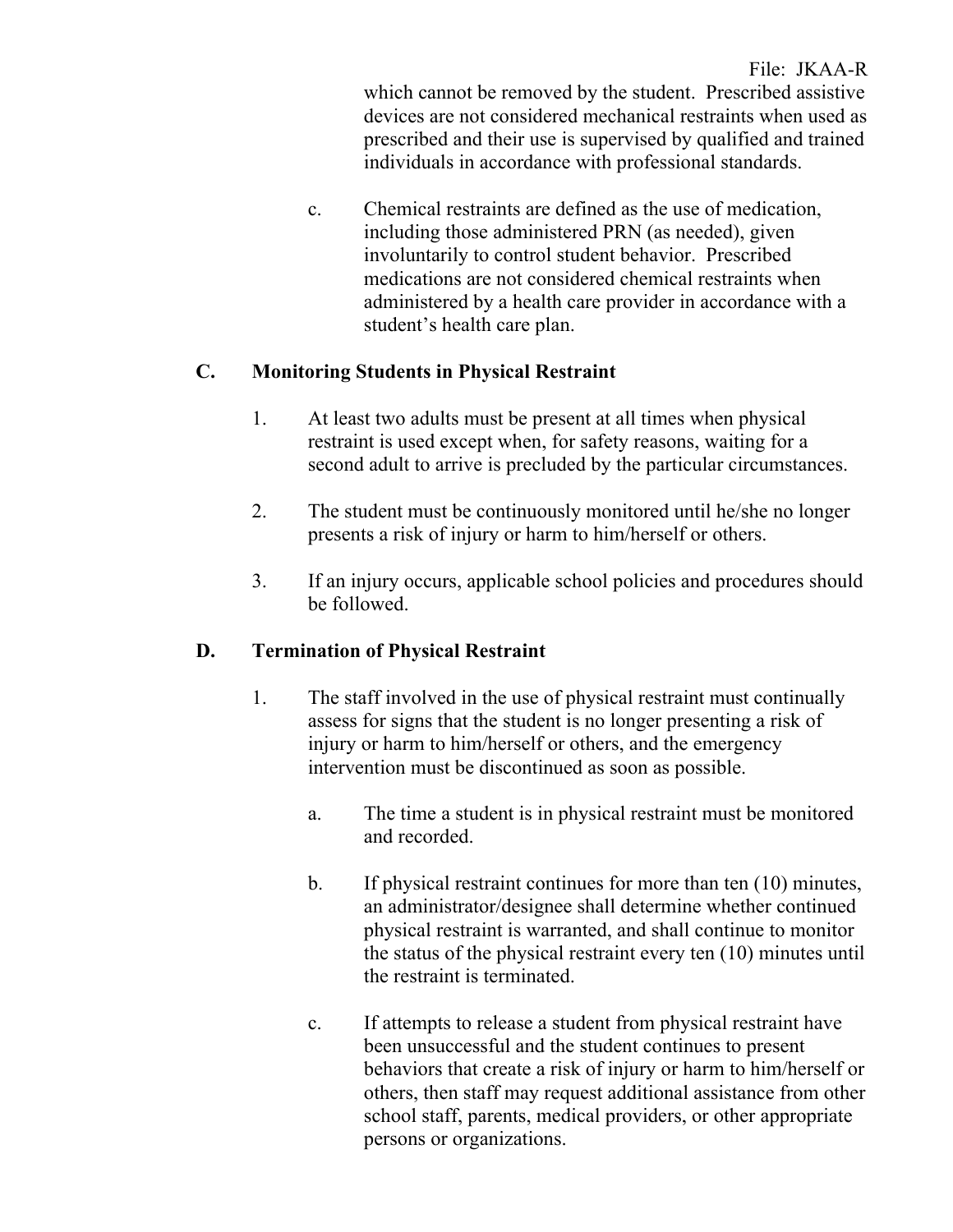### III. SECLUSION.

To the extent possible, seclusion will be implemented by staff certified in a training program approved by the Maine Department of Education. If untrained staff have intervened and initiated seclusion in an emergency, trained staff must be summoned to the scene as soon as possible.

A "timeout" where a student requests, or complies with an adult request for, a break is not considered seclusion under this procedure. Seclusion also does not include any situation where others are present in the room or defined area with the student (including but not limited to classrooms, offices and other school locations).

### **A. Permitted Uses and Location of Seclusion**

- 1. Seclusion may be used only as an emergency intervention when the behavior of a student presents a risk of injury or harm to the student or others, and only after other less intrusive interventions have failed or been deemed inappropriate.
- 2. Seclusion may be achieved in any part of a school building with adequate light, heat, ventilation and of normal room height.
	- a. Seclusion may not take place in a locked room.
	- b. If a specific room is designated as a seclusion room, it must be a minimum of sixty (60) square feet; have adequate light, heat and ventilation; be of normal room height; contain an unbreakable observation window in a wall or door; and must be free of hazardous materials and objects which the student could use to self-inflict bodily injury.
- 3. Parents may be requested to provide assistance at any time.

### **B. Prohibited Uses of Seclusion**

- 1. Seclusion used for punitive purposes; as a therapeutic or educational intervention; for staff convenience; or to control challenging behavior.
- 2. Seclusion used to prevent property destruction or disruption of the environment in the absence of risk of injury or harm.

### **C. Monitoring Students in Seclusion**

1. At least one adult must be physically present at all times to continuously monitor a student in seclusion. The adult, while not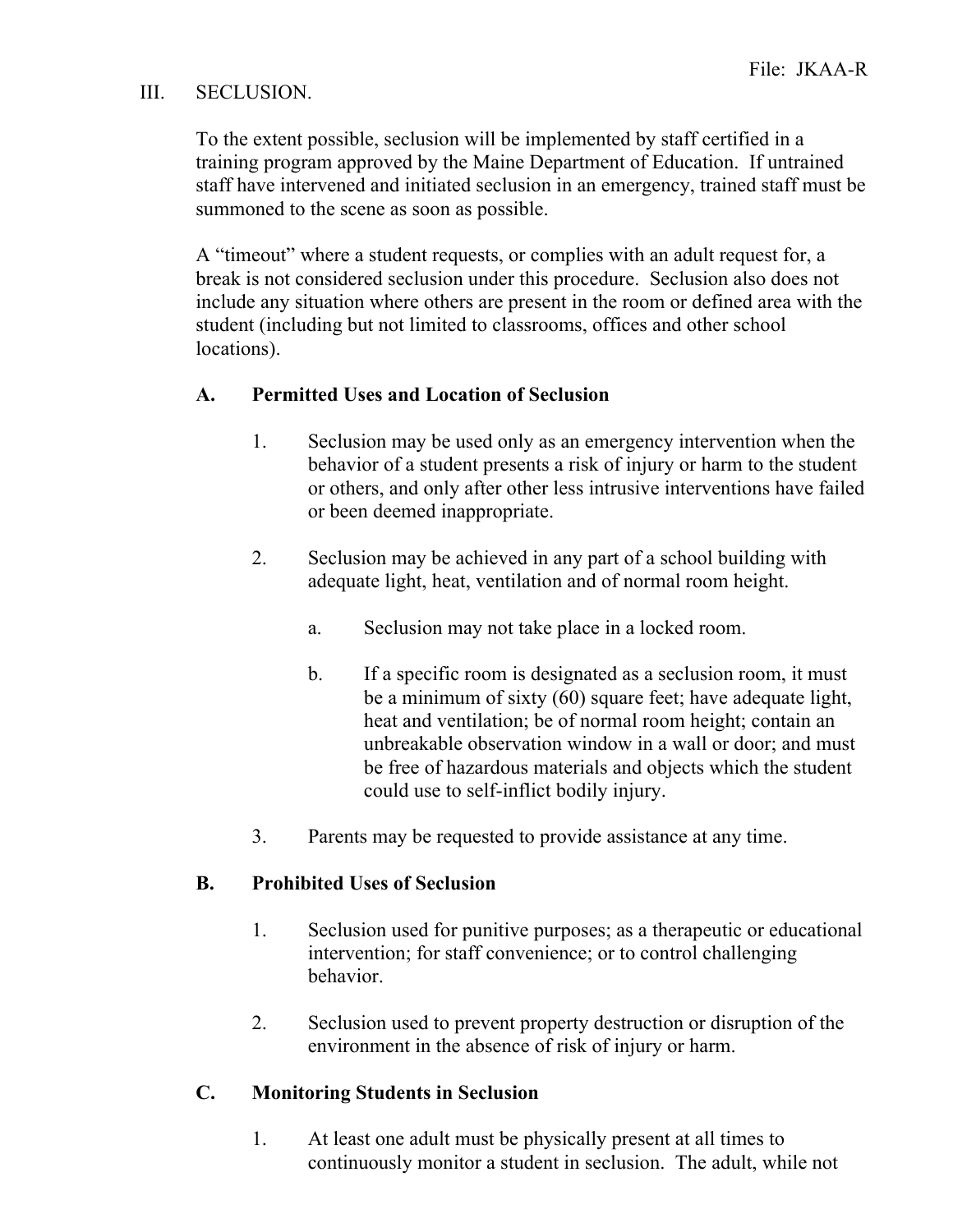present in the room or defined area, must be situated so that the student is visible at all times.

- 2. The student must be continuously monitored until he/she no longer presents a risk of injury or harm to him/herself or others.
- 3. If an injury occurs, applicable school policies and procedures should be followed.

### **D. Termination of Seclusion**

- 1. The staff involved in the seclusion must continually assess for signs that the student is no longer presenting a risk of injury or harm to him/herself or others, and the emergency intervention must be discontinued as soon as possible.
	- a. The time a student is in seclusion must be monitored and recorded.
	- b. If seclusion continues for more than ten (10) minutes, an administrator/designee shall determine whether continued seclusion is warranted, and shall continue to monitor the status of the seclusion every ten (10) minutes until the restraint is terminated.
	- c. If attempts to release a student from seclusion have been unsuccessful and the student continues to present behaviors that create an imminent risk of injury or harm to him/herself or others, then staff may request additional assistance from other school staff, parents, medical providers, or other appropriate persons or organizations.

### IV. NOTIFICATION AND REPORTS OF PHYSICAL RESTRAINT AND SECLUSION INCIDENTS.

For the purposes of this procedure, an "incident" consists of all actions between the time a student begins to create a risk of harm and the time the student ceases to pose a risk of harm and returns to his/her regular programming.

# **A. Notice Requirements**

After each incident of physical restraint or seclusion:

1. A staff member involved in the incident shall make an oral notification to the administrator/designee as soon as possible, but no later than the end of the school day.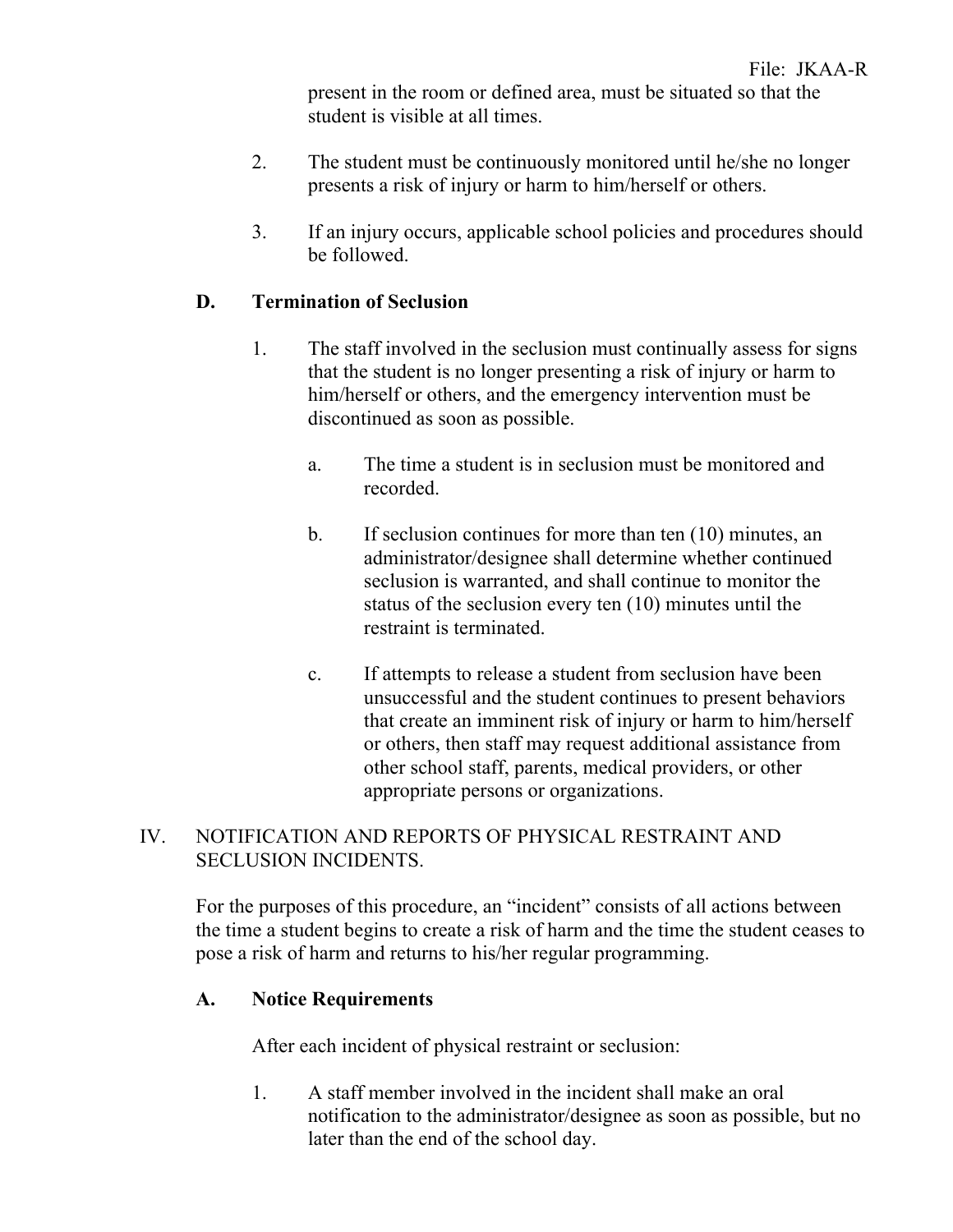- 2. An administrator/designee shall notify the parent/legal guardian about the physical restraint or seclusion (and any related first aid provided) as soon as practical, but within the school day in which the incident occurred. The administrator/designee must utilize all available phone number or other available contact information to reach the parent/legal guardian. If the parent/legal guardian is unavailable, the administrator/designee must leave a message (if the parent/legal guardian has a phone and message capability) to contact the school as soon as possible. The parent/legal guardian must be informed that written documentation will be provided within seven (7) calendar days.
- 3. If the physical restraint or seclusion incident occurred outside the school day, the notifications must be made as soon as possible and in accordance with Mt. Blue Regional School District (RSU #9) usual emergency notification procedures.
- 4. If serious bodily injury or death of a student occurs during the implementation of physical restraint or seclusion, the Mt. Blue Regional School District (RSU #9) emergency notification procedures shall be followed and an administrator/designee shall notify the Maine Department of Education within twenty-four (24) hours or the next business day.

### **B. Incident Reports**

Each use of physical restraint or seclusion must be documented in an incident report. The incident report must be completed and provided to an administrator/designee as soon as practical, and in all cases within two (2) school days of the incident.

The parent/legal guardian must be provided a copy of the incident report within seven (7) calendar days of the incident.

The incident report must include the following elements:

- 1. Student name;
- 2. Age, gender and grade;
- 3. Location of the incident;
- 4. Date of the incident;
- 5. Date of report;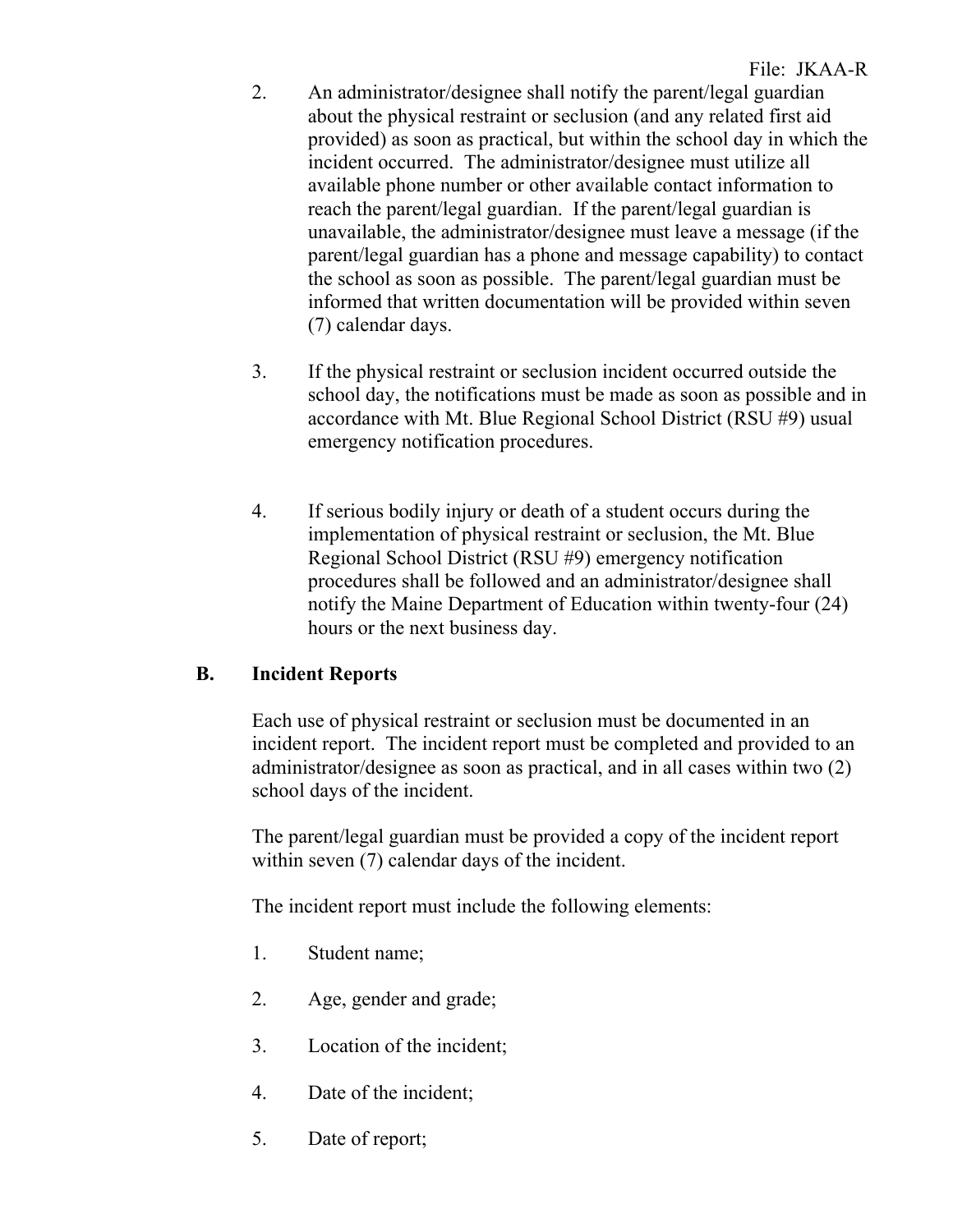- 6. Person completing the report;
- 7. Beginning and ending time of each physical restraint and/or seclusion;
- 8. Total time of incident;
- 9. Description of prior events and circumstances;
- 10. Less restrictive interventions tried prior to the use of physical restraint and/or seclusion and, if none were used, the reasons why;
- 11. The student behavior justifying the use of physical restraint or seclusion;
- 12. A detailed description of the physical restraint or seclusion used;
- 13. The staff person(s) involved, their role in the physical restraint or seclusion, and whether each person is certified in an approved training program;
- 14. Description of the incident, including the resolution and process of returning the student to his/her program, if appropriate;
- 15. Whether the student has an IEP, 504 Plan, behavior plan, IHP (individual health plan) or any other plan;
- 16. If a student and/or staff sustained bodily injury, the date and time of nurse or other response personnel notification and any treatment administered;
- 17. The date, time and method of parent/legal guardian notification;
- 18. The date and time of administrator/designee notification; and
- 19. Date and time of staff debriefing.

Copies of the incident reports shall be maintained in the student's file and in the school office.

#### V. SCHOOL UNIT RESPONSE FOLLOWING THE USE OF PHYSICAL RESTRAINT OR SECLUSION.

A. Following each incident of physical restraint or seclusion, an administrator/designee shall take these steps within two (2) school days (unless serious bodily injury requiring emergency medical treatment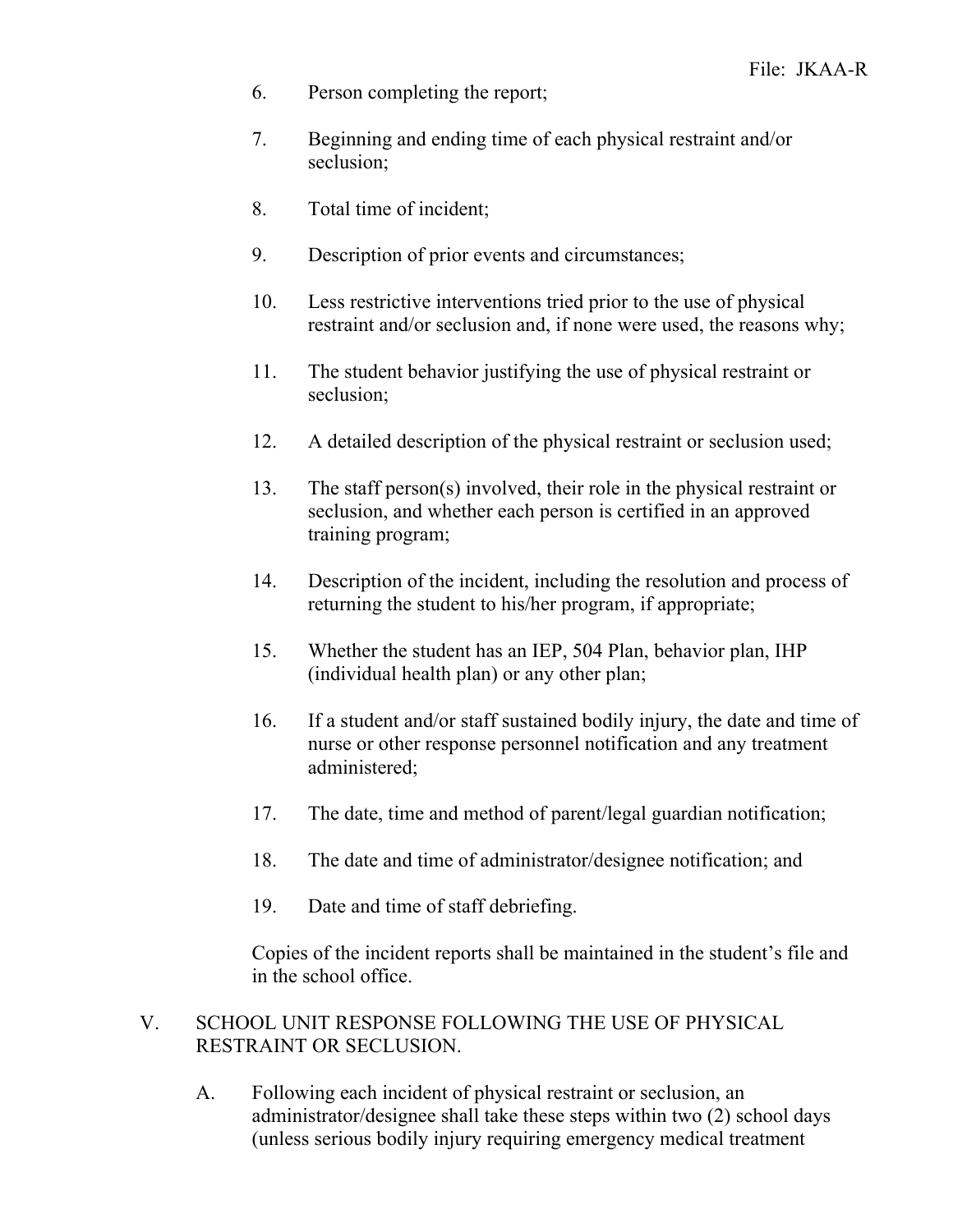- 1. Review the incident with all staff persons involved to discuss: (a) whether the use of physical restraint or seclusion complied with state and school board requirements and (b) how to prevent or reduce the need for physical restraint and/or seclusion in the future.
- 2. Meet with the student who was physically restrained or secluded to discuss: (a) what triggered the student's escalation and (b) what the student and staff can do to reduce the need for physical restraint and/or seclusion in the future.
- B. Following the meetings, staff must develop and implement a written plan for response and de-escalation for the student. If a plan already exists, staff must review it and make revisions, if appropriate. For the purposes of this procedure, "de-escalation" is the use of behavior management techniques intended to cause a situation involving problem behavior of a student to become more controlled, calm and less dangerous, thus reducing the risk of injury or harm.

### VI. PROCEDURE FOR STUDENTS WITH THREE INCIDENTS IN A SCHOOL YEAR.

The school unit will make reasonable, documented efforts to encourage parent/legal guardian participation in the meetings required in this section, and to schedule meetings at times convenient for parents/legal guardians to attend.

# **A. Special Education/504 Students**

1. After the third incident of physical restraint and/or seclusion in one school year, the student's IEP or 504 Team shall meet within ten (10) school days of the third incident to discuss the incident and consider the need to conduct an FBA (functional behavioral assessment) and/or develop a BIP (behavior intervention plan), or amend an existing one.

# **B. All Other Students**

- 1. A team consisting of the parent/legal guardian, administrator/designee, a teacher for the student, a staff member involved in the incident (if not the administrator/designee or teacher already invited), and other appropriate staff shall meet within ten (10) school days to discuss the incidents.
- 2. The team shall consider the appropriateness of a referral to special education and, regardless of whether a referral to special education is